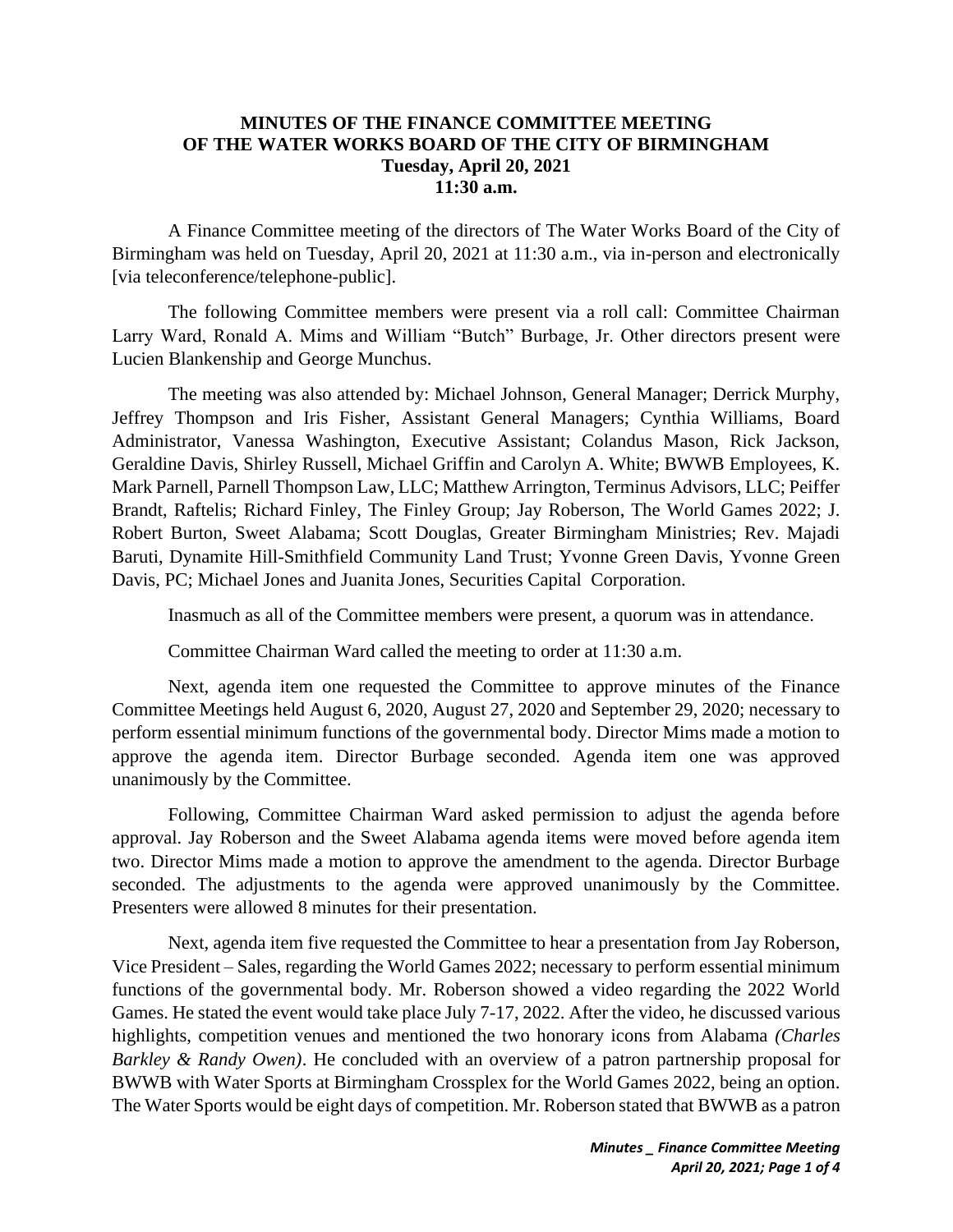partner was an investment in the community. GM Johnson suggested that BWWB lawyers review the comprehensive request. Several directors agreed that legal counsel should review the potential partnership. Mr. Roberson also notated that they were a 501(c)(3) entity. Mr. Roberson concluded his presentation. Chairman Mims stated he fully supported the request for partnership as it is a worthy cause.

Following, agenda item six requested the Committee to hear a presentation from Sweet Alabama; necessary to perform essential minimum functions of the governmental body. Robert Burton introduced his team and presented information on Preventing Water Shut-Offs during a Global Health Crisis. He discussed background information on said topic. He expressed concerns that customers were offered a three to six-month payment plan; although some customers had seven months of non-payment relating to their water service. Per Mr. Burton, organizations have sent a letter to Governor Kay Ivey for federal aid under the CARES Act to affected Alabama water utilities to offset lost revenue from past due low-income customer accounts. Also, letters were sent to many other governmental organizations and utilities relating to preventing water shut offs. Afterwards, Scott Douglas and Reverend Majadi Baruti presented their views of the current problem and poverty. Mr. Burton's team was advised that BWWB is working with customers on the matter. Director Blankenship suggested the BWWB team study the American Rescue Plan to identify where BWWB can assist beyond potentially receiving resources for infrastructure. Per AGM Fisher, the funds are covered under the Emergency Rental Assistance Program, which are paying utility bills. In addition, the progress made by staff to assist customers includes *(1) contacting the City, the County and the State regarding said funds (2) Rick Jackson, Public Relations Manager, has contacted the City regarding publicizing the program to ensure customers have knowledge of the program (3) the State asked BWWB to register as a vendor because the programs are similar and (4) the County is still in the beginning phase of creating their program so BWWB will need to follow-up to become a vendor.* Mr. Jackson stated that the City will have a virtual townhall meeting on Thursday, April  $22<sup>nd</sup>$  at 6:00 p.m., to allow the public to call in and receive information on how the Emergency Rental Assistance Program will operate. Following, Mr. Burton asked the Committee to pass a motion to vote on the following policies: *(1) provide a twelve month payment plan without penalties and late fees, in addition to including multiple documented outreach to customers (2) Notification of the availability of utility assistance programs (including the H2O) Foundation and (3) a waiver of late fees for reinstatement of services until 2022.* Sweet Alabama and team concluded their presentation. Subsequently, Committee Chair Ward stated that there would be no vote or motion for a resolution at this time.

Next, agenda item two requested the Committee to hear a presentation from Terminus Municipal Advisors, LLC regarding services they provide; necessary to perform essential minimum functions of the governmental body. Matthew Arrington gave an overview of his firm. Per Mr. Arrington, his firm has served the board since 2012. Mr. Arrington stated his firm has saved the board \$165 million due to refunding bonds. In addition, his firm is an Independent Registered Municipal Advisor, which has a fiduciary responsibility to the board and works for the benefit of the board regarding bond transactions. He presented information on their ongoing commitment to the board including experience and capabilities, value to the board (ex: saved \$165 million through transactions). Mr. Arrington stated that per the contract, his firm receives a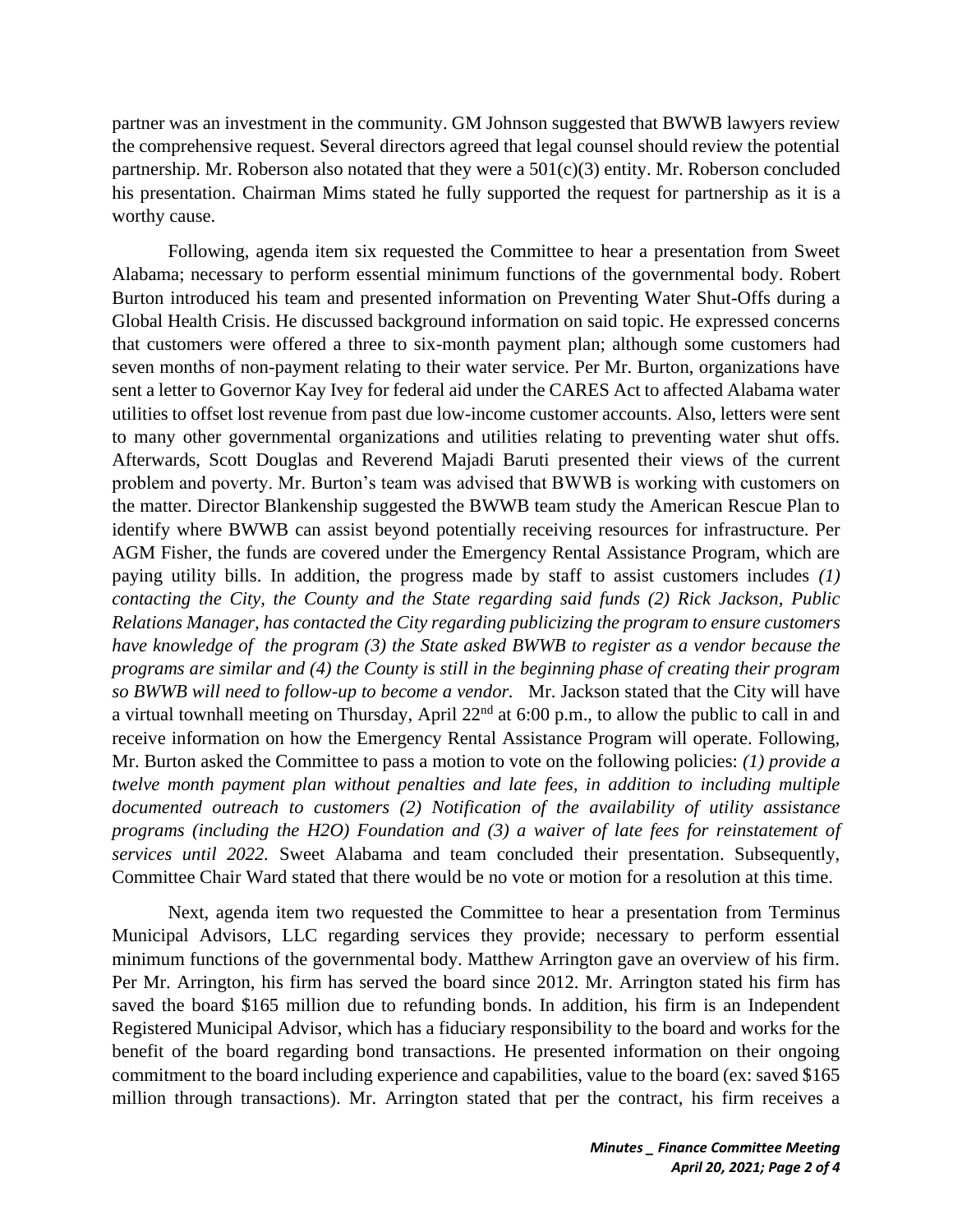\$6,500.00 retainer each month and receives a fee for transactions performed. He stated the firm has been working under the same contract since 2014, which is a half percent of the \$165 million his firm has saved the board. However, he indicated that he may not be able to keep it at that rate in the future. Mr. Arrington concluded the presentation. Dr. Munchus stated that Terminus Municipal Advisors monthly retainer amount was low and should be reviewed by the Finance Committee.

Following, agenda item three requested the Committee to hear a presentation from Raftelis Financial Consultants, LLC regarding services they provide; necessary to perform essential minimum functions of the governmental body. Peiffer Brandt gave an overview of services his firm provides to the board. He presented information such as (1) Who is Raftelis (2) Type of services they provide and (3) What sets them apart from everyone else. Afterwards, he asked Richard Finley of the Finley Group to speak. Mr. Finley gave a brief introduction of his firm and services. Following, Mr. Brandt talked about the annual and ad hoc work his firm provides to BWWB. He stated that a major value they bring is their perspective on best practices, their capabilities, and serving as an objective third party to assist BWWB in making the best decisions. Afterwards, he called for questions and answers in conclusion to his presentation.

Next, agenda item four requested the Committee to hear a presentation on Debt Reduction Opportunities; necessary to perform essential minimum functions of the governmental body. Dr. Munchus asked AGM Fisher if she would be discussing the debt BWWB has with the City of Birmingham that was not of its own making, which she responded no. Dr. Munchus indicated that he still had concerns on that issue. AGM Fisher began with presenting information on opportunities through the WIFIA program and bond refinancing. She discussed WIFIA benefits. AGM Fisher stated it can fund up to 49% of projects *(the agency is responsible for funding the remaining 51%)*. She stated BWWB intends to apply the WIFIA Loan for three projects: (1) the Lake Purdy Dam Stabilization Project (2) the Pipeline Replacement Project and (3) the Water Tank Painting Project. Per AGM Fisher, BWWB will apply for \$147 million in WIFIA funding with a total of \$300 million in project funding. The details for the remaining \$153 million will be discussed later. In addition, she stated that WIFIA Benefits include lower interest rates, the ability to draw when necessary *(like a line of credit)*, structure repayment five years after the project is substantially complete, and an extended repayment period. Director Blankenship inquired about leftover funds previously allocated to the pipeline project that were unused. GM Johnson stated that any money that was designated to the pipeline capital program is still available for that program, and it has reduced the amount BWWB would borrow. Following, Mr. Arrington discussed the projected WIFIA Cash flow, approvals needed from the board and current market opportunities. He recommended that the board get to a point where it can close on the loan to lock in a favorable interest rate. Per Mr. Arrington, refinancing should be considered anytime there is a minimum of 3% in savings. Dr. Munchus inquired whether the loan could be converted to a grant. Mr. Arrington answered no. Afterward, he stated that BWWB would need to provide 51% of its own funding for the WIFIA loan; however, the company would not have to borrow the money due to the amount of PAYGO and other monies it has generated. He also explained that WIFIA money must be managed and accounted for separately. Mr. Arrington finished discussing refunding opportunities. Following, Mr. Brandt finalized the presentation with a summary. GM Johnson announced that as